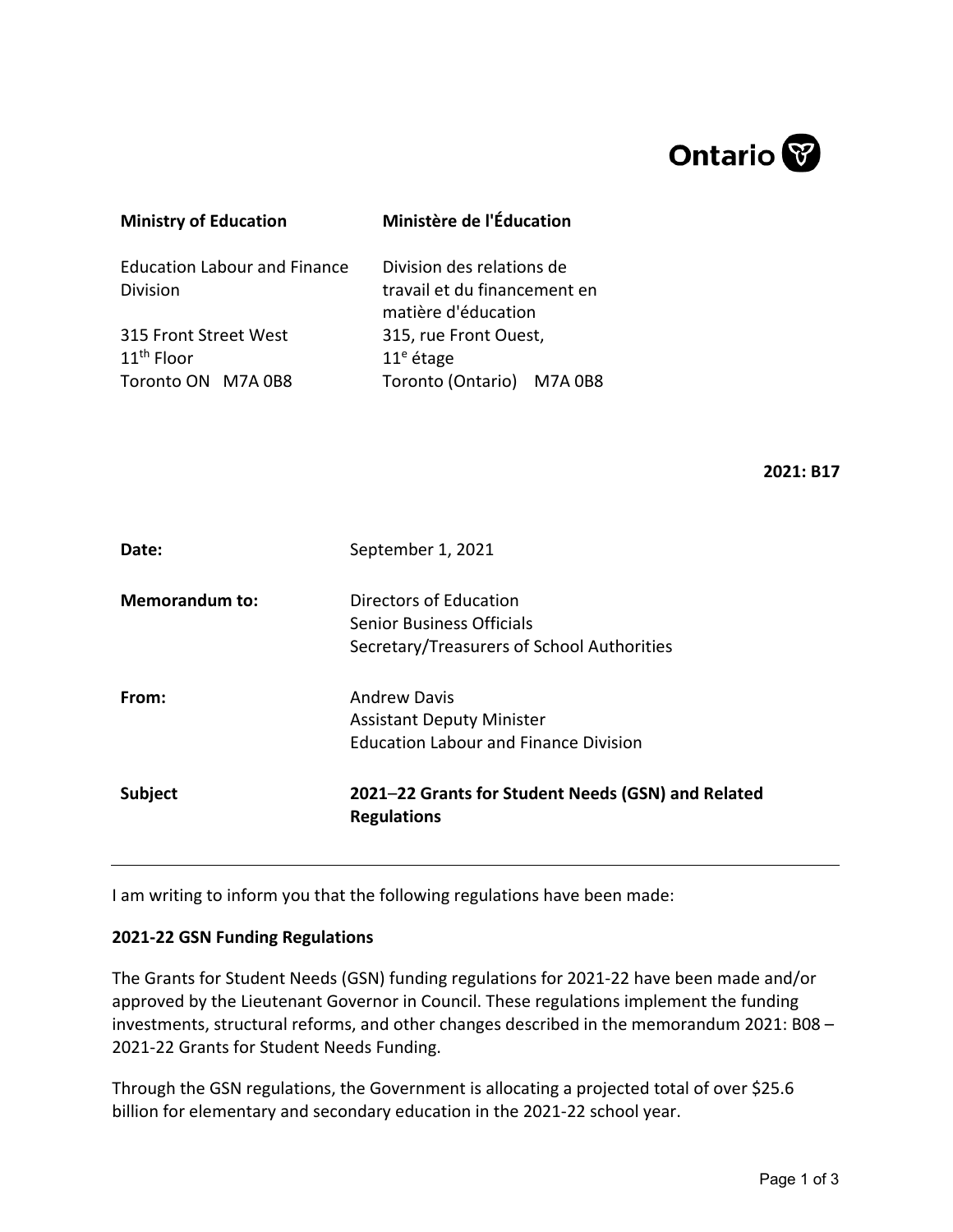The new funding regulations are:

- Grants for Student Needs Legislative Grants for the 2021-2022 School Board Fiscal Year (O. Reg. 616/21); and
- Calculation of Fees for Pupils for the 2021-2022 School Board Fiscal Year (O. Reg 617/21).

These regulations may be accessed through the [Ministry's public website.](http://www.edu.gov.on.ca/eng/policyfunding/funding.html)

For the 2021-22 school year, the regulation governing the calculation of average daily enrolment has been merged into the Grants for Student Needs - Legislative Grants for the 2021-2022 School Board Fiscal Year regulation.

As with every year, there are technical and other amendments to existing regulations that are required to clarify existing policy and update information received from school boards as follows:

## *Grants for Student Needs – Legislative Grants for the 2020-2021 School Board Fiscal Year* **(O. Reg. 489/20)**

The regulation has been updated to:

- enable time-limited funding for summer school programming for First Nations students in response to the challenges resulting from COVID-19 pandemic,
- update differentiated special education needs table amount based on updated enrolment information, and
- reduce transportation funding to reflect fuel-related savings arising from closure of inperson instruction between January to June 2021 and suspending the fuel escalator/deescalator for the same time period.

## *Grants for Student Needs – Legislative Grants for the 2019-2020 School Board Fiscal Year* **(O. Reg. 277/19)**

The regulation has been updated to reflect the updating of the differentiated special education needs table amount, based on the final updated enrolment for this school year.

## **Other Regulation Changes**

In addition, minor technical amendments have been made to the following existing regulations:

- GSN Regulations (489/20, 277/19, 284/18),
- Fees for Pupils Regulations (490/20, 278/19),
- Average Daily Enrolment Regulations (279/19, 286/18, 254/17, 217/16, 197/15),
- Elections to and Representation on District School Boards Regulation (412/00), and
- Reciprocal Education Approach (REA) Regulation (261/19).